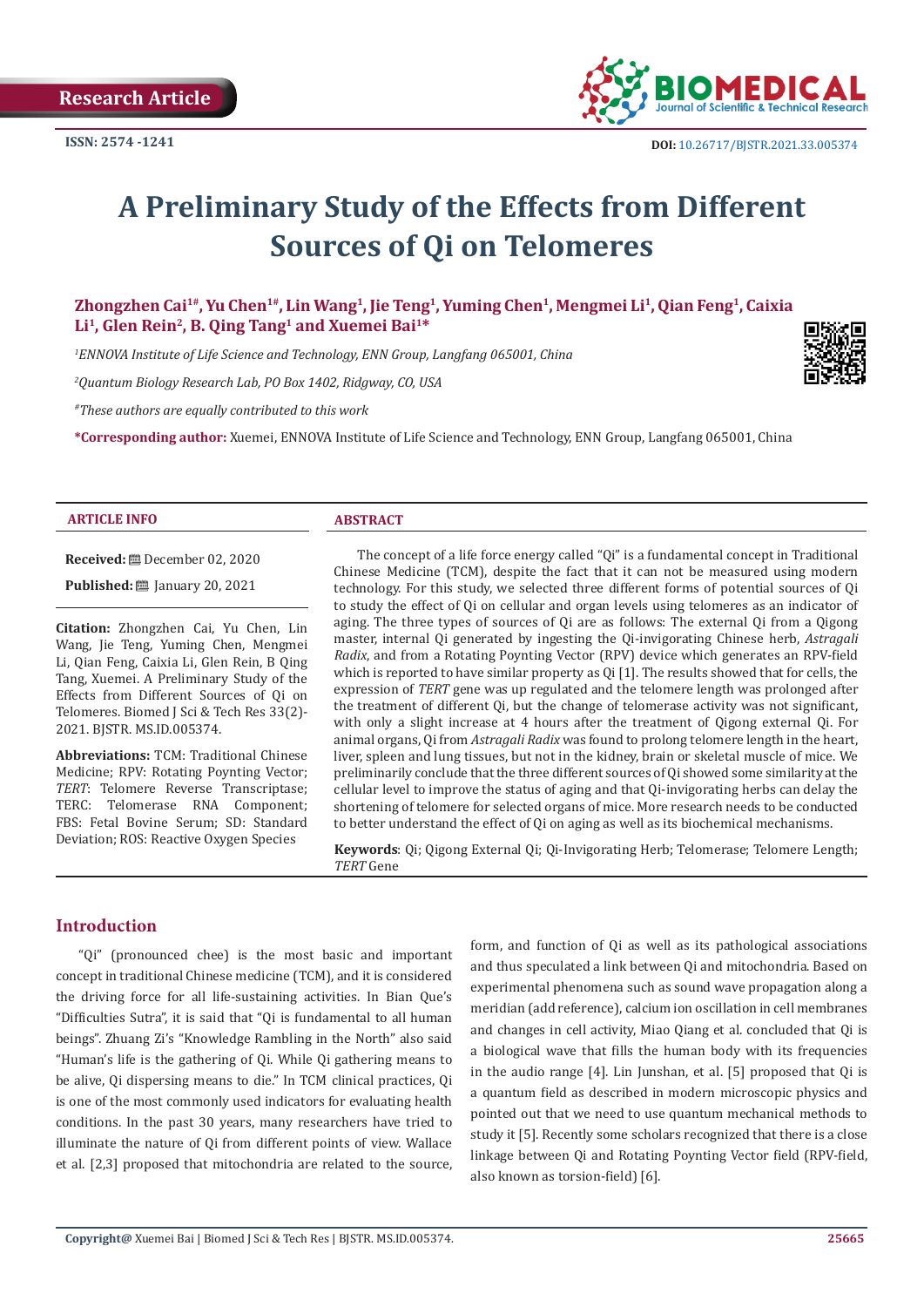For example, it was reported that the external Qi emitted by a Qigong master has similar properties to an RPV-field [1,6], including:

1) penetrability which cannot be affected by optical or electromagnetic shielding and still produces various strong physical effects (such as: actuation, mutagenesis, imaging, germination, penetration etc.);

2) action at a distance which is not limited by time and space and can break through spatial barriers;

3) can produce instantaneous effects like altering the high-speed rotation of radiation emitted from the body as it stimulates peanut germination and growth;

4) both exist in two opposite forms where the left-handed fields accelerate life processes (such as promoting flower blooming [7]) and right-handed fields reverse life processes (such as protein denaturation in cooked eggs [8]).

In TCM, the relationship between Qi and aging or longevity has long been established. In Western medicine, telomeres are an important biomarker for aging. During somatic cell division, chromosomes lose 50-200 bp of terminal DNA once they replicate [9], referred to as shortening of chromosomal telomeres. In addition, based on the Hayflick Limit theory, once the telomeres are shortened to a certain length, they no longer have the ability to initiate chromosome replication. When chromosomal replication ability is lost, it may lead to aging or even death of the organism [10]. However, the enzyme telomerase can maintain the length of telomeres as we age. This process involves an RNA component (telomerase RNA component, TERC) and a protein component (telomere reverse transcriptase, *TERT*). Previous studies have shown that overexpression of *TERT* prevented the shortening of telomeres in normal fibroblasts as well as epithelial cells [11]. Therefore, the study of telomerase activity, telomere length and *TERT* gene expression may reflect the cellular aging process at physiological, biochemical, and genetic levels. For this study, our objective was to examine the effect of three different sources of Qi on aging of M1 cells using modern indices including the length of telomeres, the activity of telomerase, and *TERT* gene expression. Then we extended the research to the organ level by examining the effect of *Astragali radix*, a Qi-invigorating herb, on the three aging related indices in different organs. The significance of this study is two-fold:

1) it explores the similarities of Qi generated from different sources;

2) it provides data to support a relationship between Qi and aging using modern scientific indices.

# **Materials and Methods**

#### **Herbal Preparation**

The *Astragali Radix* (short named as A.R.) herb was purchased at a Chinese medicine chain-store (Tongrentang, Beijing), and was used to make an herbal preparation. After chopping 50 g of the herb into small pieces and soaking them in 500 ml deionized water for an hour, the herb was extracted in boiling water for 30 minutes. The procedure was repeated twice. The pooled extract was dried by evaporating the solvent under reduced pressure, and a water extract of *Astragali Radix* was obtained with a yield of 14.4% (w/w).

#### **Cell Culture and Treatment**

M-1 mouse kidney collecting duct cell line was obtained from National Infrastructure of Cell Line Resource (Beijing, China, [http://](http://www.cellresource.cn) [www.cellresource.cn](http://www.cellresource.cn)). The cells were cultured as monolayers in DMEM/F12 medium (1:1) supplemented with 10% fetal bovine serum (FBS) and incubated in a humidified 5% CO<sub>2</sub> incubator at 37 °C. The medium was changed 2-3 times per week. Stock cells were grown in 10 cm culture dishes and split at a sub-cultivation ratio of 1:5.

**Application of Qi from** *Astragali Radix* **to Cells**: For this experiment, M-1 cells were seeded at a density of  $5\textrm{-}6\times10^5$  cells/ plate into 10 cm plates. After cell attachment for 24 h, for the treatment group, the *Astragali Radix* extract was dissolved in PBS and added to the culture medium at a final concentration of 50 μg/ ml. The untreated control group was given PBS only. After 4h, the culture medium was removed, and fresh medium was added. All cultures were incubated for an additional 48 h. At 4 h, 24 h and 48 h respectively during the treatment, cells were collected using trypsin-EDTA (0.25%) and, centrifuged at 800 g for 5 min. The cells were then re-suspended in 5 ml of PBS and subjected to the different assays. All experiments were performed in triplicate.

**Treatment of Cells by a Qigong Master**: In this study, a Qigong master, named Guowei Lin, was invited to apply external Qi to the cells. M-1 cells were seeded at a density of  $5{\sim}6{\times}10^5$  cells/plate into 10 cm plates. After cell attachment for 24h, external Qi was applied from Lin's hands with a distance of  $5 \sim 10$  cm to a set of triplicated plates for 15 min at room temperature, whereas another set of triplicated control plates were left untreated for 15 min at room temperature in a separate room. The Qigong master was unaware of the control plates. After the treatment, the plates were sent back to the same incubator for an additional 48 h incubating. At 4 h, 24 h and 48 h respectively after the treatment, the cells were collected and subjected to the different assays. All experiments were performed in triplicate.

**Treatment of Cells with the RPV-Field**: M-1 cells were seeded at a density of  $5 \sim 6 \times 10^5$  cells/plate into 10 cm plates. After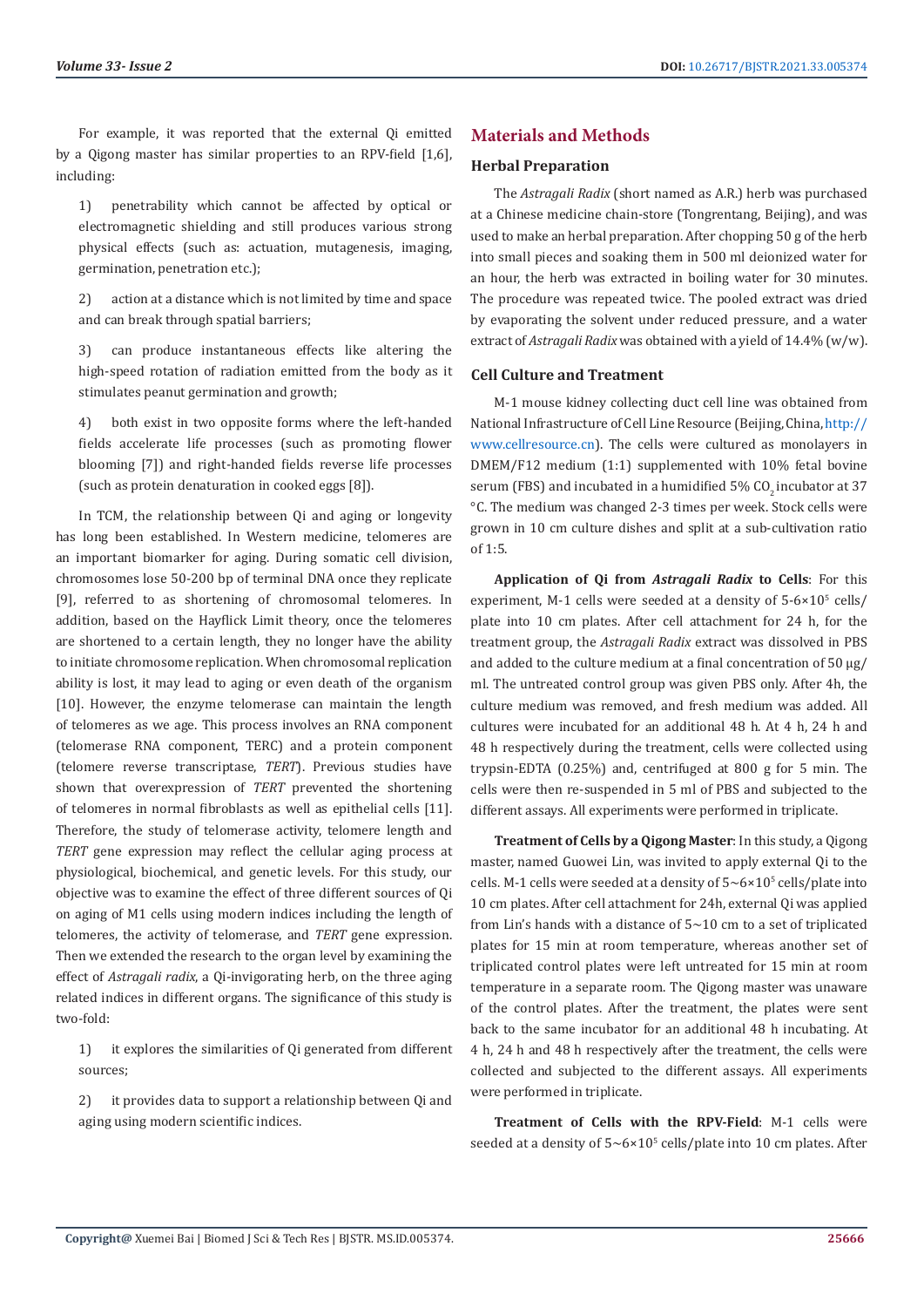cell attachment for 24 h, plates were placed in the RPV-field for the treatment group, while the control group was left for normal cultivation without RPV-field treatment. All the plates were incubated under the same incubation conditions for an additional 48 h. To assess the effect of the RPV-field, cells were collected at 4 h, 24 h and 48 h respectively after the treatment, and subjected to the different assays. All experiments were performed in triplicate.

#### **Animal Care and Treatment**

Mice used in the experiments were purchased from Beijing Vital River Laboratory Animal Technology Co. Adult female C57BL/6J mice (8 months; 35±2 g; specific pathogen-free) were maintained under a 12-h dark/light cycle at about 22 °C, and allowed food and drinking water ad libitum in the Animal Care Facility. Due to the limitation of the experiments, it is not allowed to treat animals with external Qi or Qi from RPV-field, so only Qi from *Astragali Radix* was used for the mice experiments. Animals were randomly divided into groups with three animals in each. In the treatment group, mice were intragastrically administered with *Astragali Radix*  extract (dissolved in distilled water; 0.1 g/ml) at a daily dose of 0.20 ml/10g for 7 days. Control animals received water only. At 24 h after the last dose, the animals were anaesthetized with isoflurane gas, with the whole heart, liver, spleen, lung, kidney, brain, and skeletal muscle (hind limb) tissues excised and stored in liquid nitrogen. Minced tissue samples were homogenized in ice cold PBS (1/10, g/ ml) with a Teflon-glass homogenizer. After that, the tissue extract was centrifuged at 3,000 g at 4°C for 5 min to remove cell debris and to obtain the final tissue homogenates which were subjected to measurement of telomere length, telomerase activity and *TERT* gene expression.

#### **Rotating Poynting Vector Generator**

For this work, we made our own RPV generator based on the basic principle of the Akimov Rotating Poynting Vector (RPV) generator [12-14], see (Figure 1). Generally speaking, the Poynting S vector is the flux density vector of the electromagnetic field, which can be defined by the following formula:  $S = [E \times H]$ , where the E and H are the vectors of the electric and magnetic fields. Normally, the Poynting S vector propagates along a straight line

| <b>Table 1:</b> Primers used in this study. |  |  |
|---------------------------------------------|--|--|
|---------------------------------------------|--|--|

in the direction of the electromagnetic wave. But in our specially designed generator, the Poynting vector S propagates in a spiral manner along the enamelled wire around the cone. The directions of the rotating S vector can be adjusted for left- and right-handed configurations by changing the direction of the signal. The magnet at the bottom of the generator is replaced by a stronger neodymium magnet. Between the copper cone and the copper coil, there is a plastic cone made using 3D printer, whose thickness is about 2 mm. So, when the signal is applied to the copper coil, an electric field will be generated, whose direction is vertical to the inclined plane of the copper cone. Then the horizontal component of the electric field will be orthonormal to the vertical magnetic field. Therefore, a spiral RPV field will be generated around the plastic cone.



**Figure 1:** Rotating Poynting Vector (RPV) Generator. (The details of the equipment can be found in Ref [14]).

#### **Measurement of Telomere Length**

Total DNA was extracted from cell and tissue homogenates using the MiniBEST Universal Genomic DNA Extraction Kit (TaKaRa, 9765) according to the manufacturers' protocols. The telomere length was quantified by real-time PCR using TB Green® Premix Ex Taq™ II (TaKaRa, RR820) and a quantitative real time-PCR system (ABI, QuantStudio3). The primers specific for telomere and nuclear gene B2M were listed in (Table 1). The relative length of telomere was obtained by normalization to B2M using the  $2^{\Delta\Delta\text{Ct}}$  method.

| P rimers         | Sequence                                | <b>Accession</b> |  |
|------------------|-----------------------------------------|------------------|--|
| TERT-Mouse-F1    | ACGGATATCTGGCCCTCTGT                    |                  |  |
| TERT-Mouse-R1    | ATTTGCCTGATGGGGTTGGT                    | AF051911.1       |  |
| β-actin-Mouse-F1 | AGATCAAGATCATTGCTCCTCCT                 | NM 007393.5      |  |
| β-actin-Mouse-R1 | ACGCAGCTCAGTAACAGTCC                    |                  |  |
| Telo-Mouse-F2    | GGTTTTTGAGGGTGAGGGTGAGGGTGAGGGTGAGGGT   |                  |  |
| Telo-Mouse-R2    | TCCCGACTATCCCTATCCCTATCCCTATCCCTATCCCTA |                  |  |
| $mB2M-F1$        | ATGGGAAGCCGAACATACTG                    | NC 000068.7      |  |
| $mB2M-RI$        | CAGTCTCAGTGGGGGTGAAT                    |                  |  |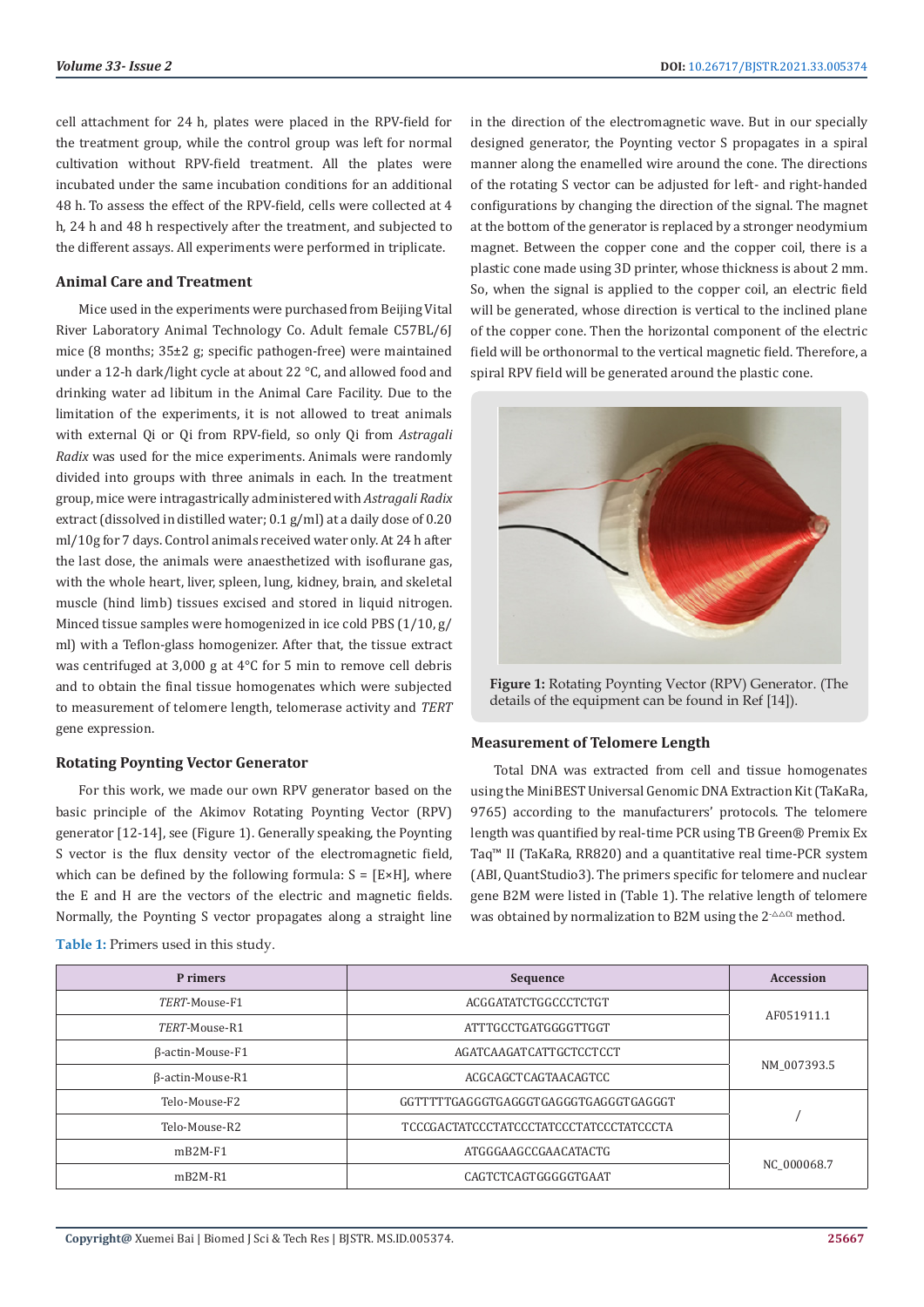#### **Measurement of TERT Gene Expression**

Total RNA was extracted from M-1 cells using the MiniBEST Universal RNA Extraction Kit (TaKaRa, 9767) according to the manufacturers' protocols. RNA was then reverse transcribed into cDNA utilizing Reverse Transcriptase M-MLV (TaKaRa, 2641A). Gene expression was quantified by real-time PCR using TB Green® Premix Ex Taq<sup>™</sup> II (TaKaRa, RR820) and a quantitative real time-PCR system (ABI, QuantStudio 3). The primers specific for *TERT* and β-actin were listed in (Table1). The relative abundance of each target was obtained by normalization to β-actin using the  $2^{-\Delta\Delta Ct}$ method.

#### **Measurement of Telomerase**

Telomerase activity was quantified in accordance with the protocol of the Mouse telomerase(TE)-ELISA assay kit (Product No.: JLC3717, Shanghai Jingkang Bioengineering Co., Ltd; China). The concentration of telomerase activity in the samples was determined by comparing the OD of the samples at 450 nm relative to the standard curve. Finally, telomerase activity in the cells was normalized to the total cell protein.

# **Results**

#### **Measurement of Protein**

The number of cells in the different experiment groups were evaluated by measuring total cell protein. Protein concentrations were determined with a protein assay kit (Product No.: P0006C; Beyotime, China) using bovine serum albumin as a standard  $(0 \sim 1.5)$ mg/ml). An 0.5 ml aliquot of cell samples was centrifuged at 3000 g for 5 min to collect the cells. Then the cells were incubated with Triton (0.1%) for 30 min. After cell disruption, samples were centrifuged at 11,000 g for 5 min to remove cell residue. Finally, the optical density was measured at a wavelength of 595 nm using a using a microplate reader (Tecan, Switzerland).

### **Statistical Analysis**

The values of different measurements were normalized to a respective mean control value from untreated samples and expressed as percent control. All data were expressed as mean standard deviation of the mean (SD). To statistically evaluate the biological effects of Qi, data were analysed by two-way analysis of variance (ANOVA) followed by Fisher's LSD multiple comparisons tests. GraphPad InStat software was used for the analysis, where p<0.05 was considered to be statistically significant.



Figure 2: Effects of different sources of Qi on cells

- (a) Telomere length;
- (b) Telomerase;
- (c) TERT gene expression;

(d) Cell growth. A.R.'s Qi: Qi from Qi-nourishing Chinese herbs *Astragali Radix*; RPV-field's Qi: Qi from RPV-field; Master's Qi: external Qi from Qigong master. Data were expressed as the relative percent with respect to the control group. \*P < 0.05;  $*$  $P < 0.01$ .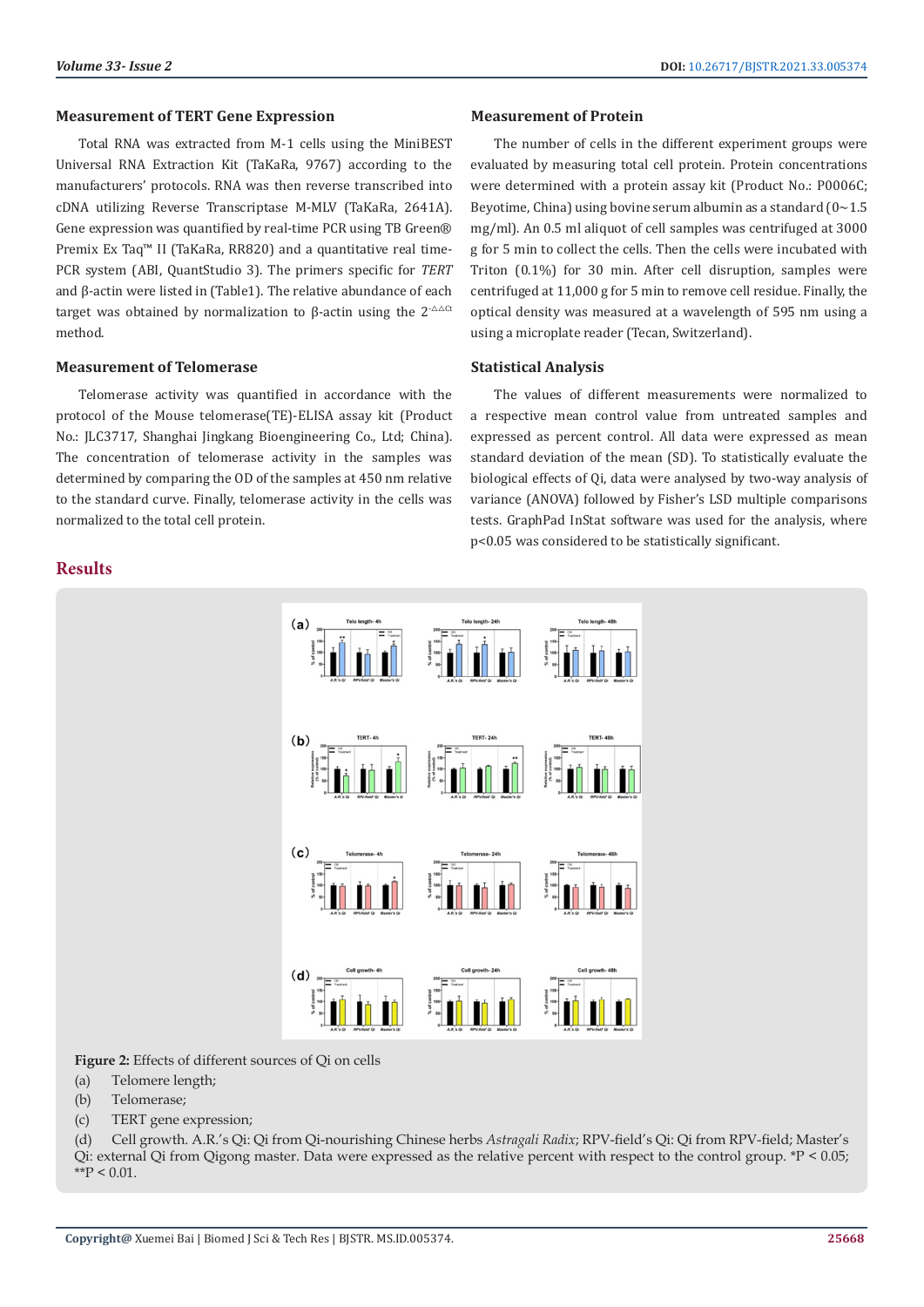In terms of telomere length (as showed in (Figure 2a), the three different sources of Qi showed the ability to prolong telomere length at varying degrees. After the treatment with the Qi generated from *Astragali Radix* (A.R.), the telomere length was prolonged by 43% and 36% at 4 h and 24 h respectively, when compared with the control group. The Qigong mater's Qi prolonged the telomere length by 28% at 4 h. The effect of the RPV-field on telomere length showed a 35% increase at 24 hr but did not show any difference at 4 h. However, at 48 h after the treatment, no matter what the sources of Qi, there was no difference between treatment and control group. Regulation of *TERT* gene expression was different under different sources of Qi. As shown in (Figure 2b), the master's Qi up-regulated *TERT* gene expression by 34% and 24% at 4 h and 24 h respectively, compared to the control group. But A.R.'s Qi down- regulated *TERT* gene expression by 28% at 4 h, and there were no effects for the RPV-field treatment.

For telomerase activity (as showed in (Figure 2c), the change was relatively conservative, with a slight enhancement of 16% at 4 h after treatment with the master's Qi. In addition, the three sources of Qi did not show a significant effect on cell growth (as showed in (Figure 2d). As showed in (Figure 3a), A.R.'s Qi caused a significant increase in telomere length in most of the mouse tissues examined including heart, liver, spleen, and lung by 33%, 34%, 32%, 33% respectively. However, there was no significant change in the kidney, brain or muscle tissue. (Figure 3b) shows that the treatment of A.R.'s Qi did not produce any significant changes in the weight of organs.



**Figure 3:** Effects of Qi from Chinese herbs *Astragali Radix*  (A.R.) on various tissues of mice



(b) Tissue weight. Data were expressed as the relative percent relative to the control group. \*P < 0.05; \*\*P < 0.01.

# **Discussion**

Qi is neither a paranormal nor parapsychological phenomenon but is a normal phenomenon [15]. So the question remains what exactly is Qi? Its electromagnetic nature is established as demonstrated by published studies that weak EM emissions generated from the end of an acupuncture meridian where Qi leaves the body were detected [16-18]. However, according to Traditional Chinese medicine (TCM), Qi is much more than an electromagnetic field – it is the fundamental energy of the life force itself which sustains all human life activities. The ancient text "the Yellow Emperor's Inner Canon (Nei Jing)" stated that "Qi is the foundation of the human body". And another ancient text Jingyue Zhang's "Nei Jing" stated that "Human life depends on the Qi." with further elaborating that Qi promotes the growth and development of the human body, improves the physiological functions of each viscera and bowels, and adjusts the circulation of blood [19]. Enhancing Qi in the body, accomplished by a variety of different techniques in TCM, results in a healthy body including promoting the growth and development of the human body, promoting the physiological functions of organs, helping to control homeostasis, and providing warmth for the body, defending the body from external pathogens, holding the organs so as to prevent them from descending and so on [15,20]. Most of these studies used the technique of Qigong to increase the subjects' internal life force or Qi. Other studies used specific Chinese herbs, like A.R. , to enhance one's Qi.

TCM theory also states that Qi decreases as aging progresses [21]. Qi deficiency symptoms in the viscera lead to aging disease, and Qi deficiency in general has been proposed as the underlying mechanism of aging [22]. One experimental approach to studying the nature of Qi is to characterize the energy by virtue of its effects on biological systems. Although the difficulties in using modern western scientific methodology to study the eastern concept of Qi have been pointed out [23], several scientific studies have attempted to examine the effect of Qi on aging by using biochemical and biomedical methods. In their studies, the mechanism behind the effect of Qi on aging was attributed to reducing the production of reactive oxygen species (ROS) [24], regulation of mitochondrial function [25], improvement of gastro-enteric circulation [26], or enhancement of bone density as people age [27]. In this study, the measurement of telomeres was recognized as a valid scientific biomarker to evaluate the effects of Qi on aging. In western biomedical science, telomere shortening is recognized as one of the main biomarkers and causes of aging, especially in higher mammals and organisms [28].

Telomeres are a special DNA fragments at the end of chromosomes which are made up of many short simple repeated sequences. Telomere length is shortened with increased cell division and the ability of cell replication is restricted, thus offering a mechanism of aging [29-31]. Studies demonstrated that one of the key factors for the telomeres shortening is the decrease or loss of telomerase activity in cells [32]. Telomerase is a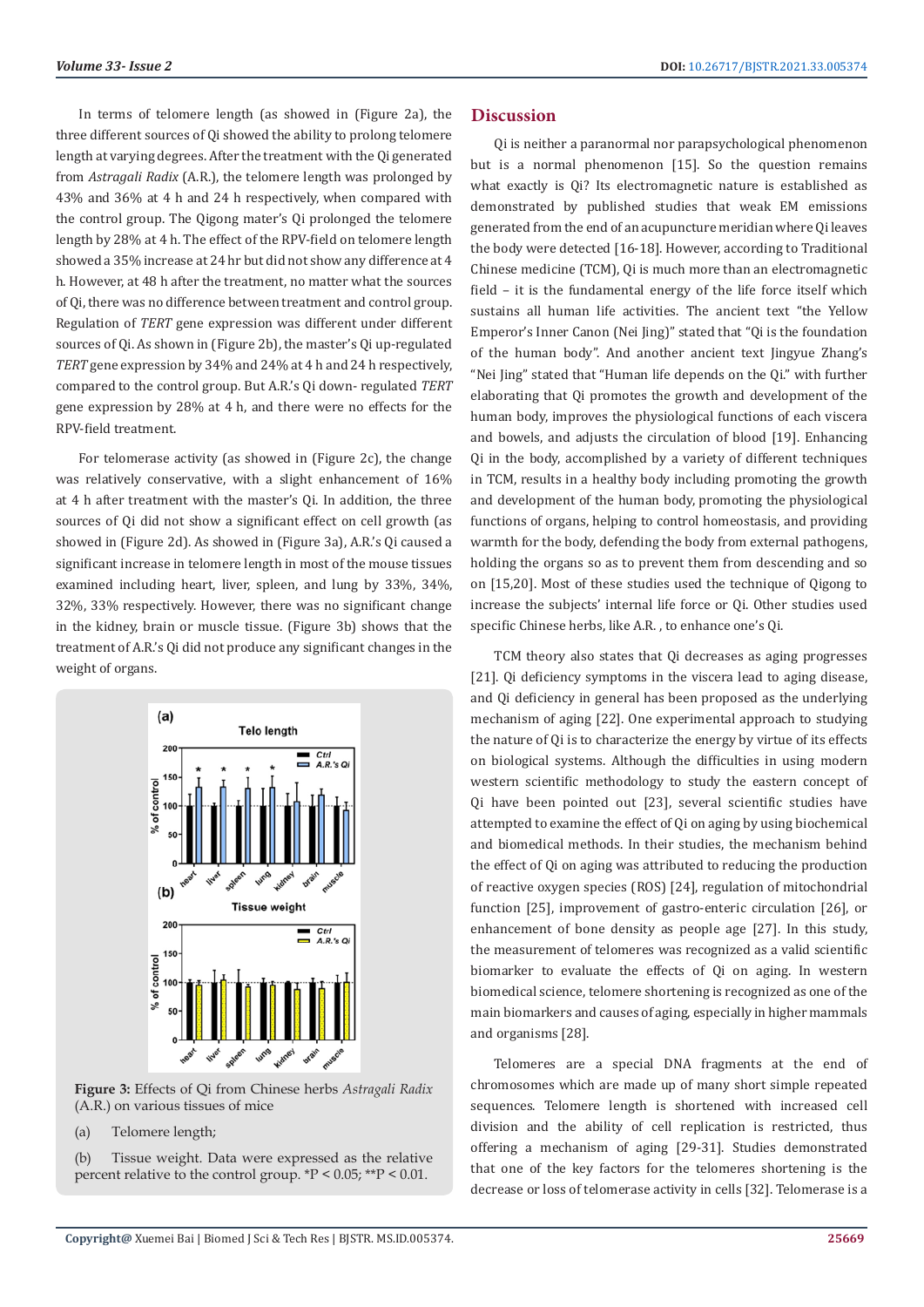ribonucleoprotein complex which can take its own RNA component as template to replicate new DNA fragments adding to the end of telomeres to repair and maintain telomere length. Furthermore, telomerase activity mainly depends on the regulation of the telomerase reverse transcriptase gene (*TERT*) [33]. Therefore, telomere length, telomerase activity and *TERT* gene expression can be considered together as biomarkers of the aging process. Our results showed that all three sources of Qi prolonged the telomere length at the cellular level, albeit by different mechanisms. Only external Qi from a Qigong master stimulated all three biomarkers measured in the present study. The other two methods only stimulated one biomarker- telomere length. The Qi invigorating herb, A.R., enhanced telomere length both *in-vitro* and *in-vivo*. We speculate that controlling telomere length is one of the underlying mechanisms for Qi to slow down aging. In addition, the effect of Qi seems to have an acute stimulatory effect in less than 24 hours.

This finding is similar to a study conducted by Lee et al, which reported that external Qi transmitted from a Qigong master had a rapid effect on neutrophil superoxide generation but disappeared over time [34]. In addition, Qi from *Astragali Radix* showed viscera specific effects on telomere. The reason behind this phenomenon needs further research to illuminate the underlying mechanism of Qi on organs.

#### **Conclusion**

In conclusion, the results obtained from the present study indicate that Qi can prolong the telomere length for both cells cultured in vitro and different organs of mice. These findings implicate telomere lengthening as one potential mechanism for the effect of Qi on the retardation of aging. More importantly, Qi transmitted from Qigong master, Qi from Qi-invigorating Chinese herb, or the Qi mimicked by a physical field all produced the same effect to lengthen telomeres. These findings for the first time offer new experimental *in-vitro* and *in-vivo* data to link the eastern TCM concept of Qi to western medicine in general and aging biomarkers in specific.

#### **References**

- 1. Lee SC (2020) The Science of Torsion Field. Sancai Culture Co., LTD, China.
- 2. Wallace DC (2008) Mitochondria as chi. Genetics 179(2): 727-735.
- 3. Lin F, Guo LL, Wang J (2014) Discussion on The Relationship of Mitochondrion and Qi. Chinese J Basic Med TCM 34(8): 903-906.
- 4. Han JX, Han Y (2010) The theory of the material basis of Chinese medicine Qi is the electromagnetic (quantum) field radiated by the body. J Shandong Univ Tradit Chin Med 34(6): 474-479.
- 5. Lin JS, Zhang LX (2002) A New Explanation of Qi's Materiality from Quantum Theory. Study Journal of Traditional Chinese Medicine (3): 325-327.
- 6. Gao P, Kernbach S (2018) External Qi and Torsion Field. Somatic Science Conference, China.
- 7. Lee SC, Sun CL, Shen JC, Hou JR (1999) Research on Consciousness Regulation on Resurrection of Flowers. Chinese Journal of Somatic Science 9(2): 75-77.
- 8. Yuan TZ, Ormonde CFG, Kudlacek ST, Sameeran Kunche, Joshua N Smith, et al. (2015) Shear-stress-mediated refolding of proteins from aggregates and inclusion bodies. Chembiochem 16(3): 393-396.
- 9. Meyerson M (2000) Role of telomerase in normal and cancer cells. J Clin Oncol 18(13): 2626-2634.
- 10. Hartwig FP, Bertoldi D, Larangeira M, Wagner MS (2014) Up-regulating telomerase and tumor suppressors: Focusing on anti-aging interventions at the population level. Aging Dis 5(1): 17-27.
- 11. De Jesus BB, Schneeberger K, Vera E, Tejera A, Harley CB, et al. (2011) The telomerase activator TA-65 elongates short telomeres and increases health span of adult/old mice without increasing cancer incidence. Aging Cell 10(4): 604-621.
- 12. Akimov A, Petrovsky B, Tarasenko V (1995) Structure and construction of torsion generators, pre-pring N52 (rus) M, MNTC VENT.
- 13. Kernbach S (2017) Tests of the circular Poynting vector emitter in static E/H fields. International Journal of Unconventional Science pp. 23-39.
- 14. Gao P (2018) Detection of Torsion Field Based on Measuring the Dark Current of Silicon Photodiode. International Journal of Unconventional Science (E3): 3-16.
- 15. Li XT, Zhao J (2012) An approach to the nature of Qi in TCM-Qi and bioenergy. Recent Advances in Theories and Practice of Chinese Medicine 79-108.
- 16. Majid A, Rouh MA (2018) Qi before and after production; Basic concept of life. Int J Complement Alt Med 11(2): 139-143.
- 17. Yang M, Van Wijk E, Pang J (2019) A Bridge of Light: Toward Chinese and Western Medicine Perspectives Through Ultraweak Photon Emissions. Global Advances in Health and Medicine 8: 2164956119855930.
- 18. Park SH, Kim J, Koo TH (2009) Magneto-acupuncture stimuli effects on ultraweak photon emission from hands of healthy persons. Journal of Acupuncture and Meridian Studies 2(1): 40-48.
- 19. Sun GR (2016) Basic Theory of Chinese Medicine. China Traditional Chinese Medicine Press, China.
- 20. Lin F, Guo L, Wang J (2014) Discussion on The Relationship of Mitochondrion and Qi. Chinese J Basic Med TCM 34(8): 903-906.
- 21. Zhang TJ, Chen CQ (2007) Modern research and application of anti-aging and anti-fatigue Chinese medicine. China Traditional Chinese Medicine Press, China.
- 22. Zhang ML, Zhang LT, Qiu XF, Zhou AF (2001) Discussion on The Relationship of Mitochondrion and Qi. Chinese J Basic Med TCM 7(04): 60-61.
- 23. Ohnishi ST, Ohnishi T (2009) Philosophy, psychology, physics, and practice of ki. Evidence-Based Complementary and Alternative Medicine 6(2): 175-183.
- 24. Ohnishi T, Ohnishi T, Nishino K, Tsurusaki Y, Yamaguchi M (2005) Growth inhibition of cultured human liver carcinoma cells by Ki-energy (life-energy): Scientific evidence for Ki-effects on cancer cells. Evidence-Based Complementary and Alternative Medicine 2(3): 387-393.
- 25. Ohnishi T, Ohnishi T (2006) The Nishino breathing method and ki-energy (life-energy): A challenge to traditional scientific thinking. Evidence-Based Complementary and Alternative Medicine 3(2): 191-200.
- 26. Shih HC, Chang KH, Chen FL, CM Chen, SC Chen, et al. (2000) Anti-aging effects of the traditional Chinese medicine bu-zhong-yi-qi-tang in mice. The American journal of Chinese medicine 28(1): 77-86.
- 27. Nishino K (2006) The Dictionary of Respiration. Tokyo: Asakura Book Publishing Co., Japan.
- 28. Vidaček NŠ, Ćukušić A, Ivanković M, Hrvoje Fulgosi, Miljenko Huzak, et al. (2010) Abrupt telomere shortening in normal human fibroblasts. Experimental gerontology 45(3): 235-242.
- 29. Harley CB, Futcher AB, Greider CW (1990) Telomeres shorten during ageing of human fibroblasts. Nature 345(6274): 458-460.